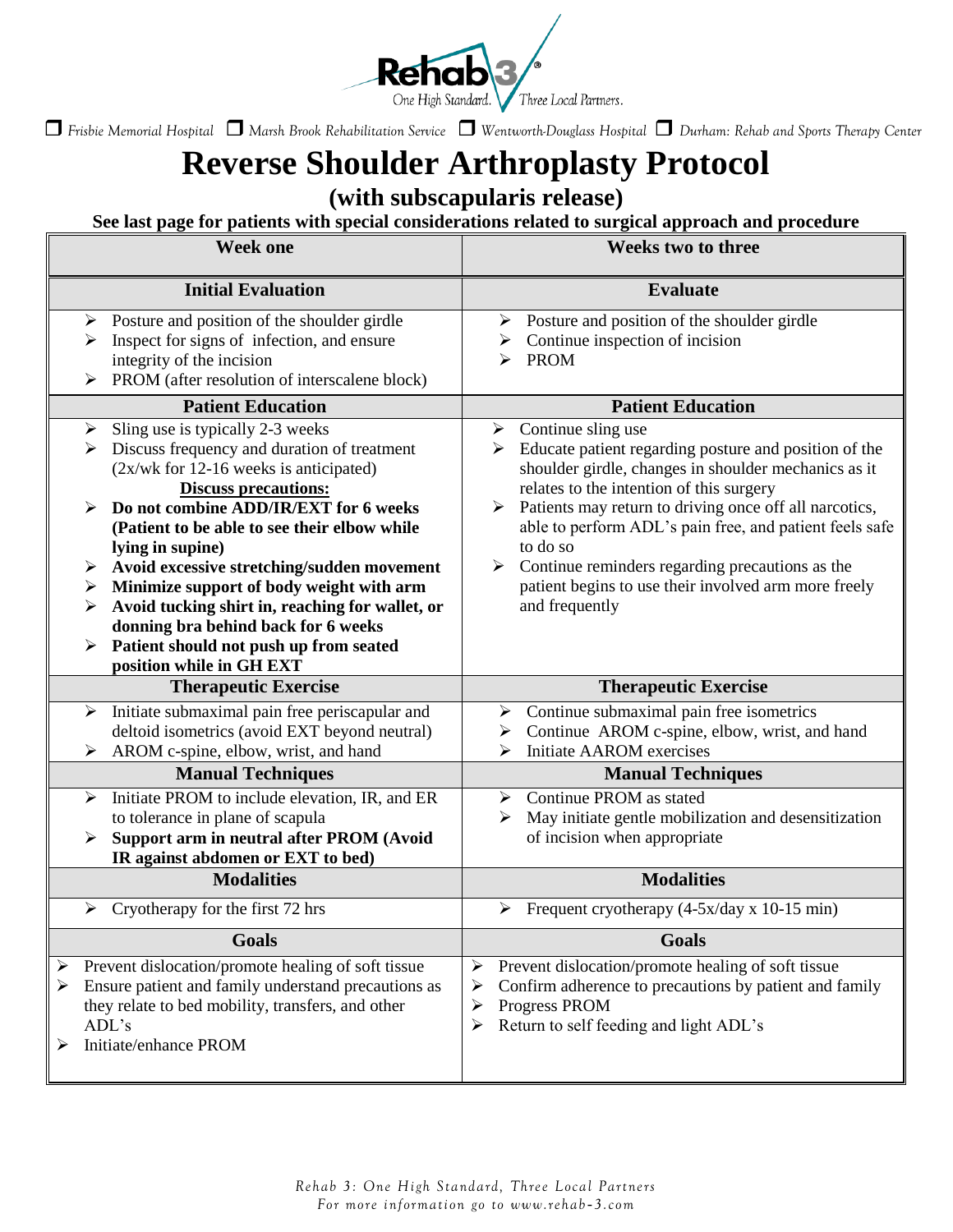

| <b>Weeks three to six</b>                                                                                                                                                                                                                                                                                                                                                                                                                                                                                                                                                                                                                                                                                                                                                         | <b>Weeks six to eight</b>                                                                                                                                                                                                                                                                                                                                                                                                                                                                                                                                                                                                             |
|-----------------------------------------------------------------------------------------------------------------------------------------------------------------------------------------------------------------------------------------------------------------------------------------------------------------------------------------------------------------------------------------------------------------------------------------------------------------------------------------------------------------------------------------------------------------------------------------------------------------------------------------------------------------------------------------------------------------------------------------------------------------------------------|---------------------------------------------------------------------------------------------------------------------------------------------------------------------------------------------------------------------------------------------------------------------------------------------------------------------------------------------------------------------------------------------------------------------------------------------------------------------------------------------------------------------------------------------------------------------------------------------------------------------------------------|
| <b>Evaluate</b>                                                                                                                                                                                                                                                                                                                                                                                                                                                                                                                                                                                                                                                                                                                                                                   | <b>Evaluate</b>                                                                                                                                                                                                                                                                                                                                                                                                                                                                                                                                                                                                                       |
| $\triangleright$ Posture and position of the shoulder girdle<br>PROM of the shoulder                                                                                                                                                                                                                                                                                                                                                                                                                                                                                                                                                                                                                                                                                              | $\triangleright$ Posture and position of the shoulder gridle<br>PROM of the shoulder                                                                                                                                                                                                                                                                                                                                                                                                                                                                                                                                                  |
| <b>Patient Education</b>                                                                                                                                                                                                                                                                                                                                                                                                                                                                                                                                                                                                                                                                                                                                                          | <b>Patient Education</b>                                                                                                                                                                                                                                                                                                                                                                                                                                                                                                                                                                                                              |
| Wean from sling (utilize sling only when out in<br>➤<br>the community and during sleep)<br>Emphasize postural alignment when out of sling<br>➤<br>Continue reminders regarding precautions as the<br>⋗<br>patient begins to use their involved arm more<br>freely and frequently                                                                                                                                                                                                                                                                                                                                                                                                                                                                                                  | <b>Discuss long term precautions:</b><br>Activities involving impact or sudden start/stops<br>➤<br>shall be avoided including but not limited to:<br>wood chopping, hammering, pull cord starters,<br>and sawing wood by hand                                                                                                                                                                                                                                                                                                                                                                                                         |
| <b>Therapeutic Exercise</b>                                                                                                                                                                                                                                                                                                                                                                                                                                                                                                                                                                                                                                                                                                                                                       | <b>Therapeutic Exercise</b>                                                                                                                                                                                                                                                                                                                                                                                                                                                                                                                                                                                                           |
| May add resisted elbow, wrist, and hand<br>➤<br>exercises<br>Continue/progress periscapular and deltoid<br>isometrics<br>Initiate AROM Isotonic exercises no resistance<br>⋗<br>(prone row, extension to neutral, sidelying ER<br>with towel roll, and cane press/serratus punch)<br>Consider progression of active elevation (plane<br>➤<br>of scapula) beginning in supine and working<br>towards upright positions<br><b>Manual Techniques</b><br>Continue PROM, initiate IR PROM at 6 weeks<br>↘<br>(in scapular plane, gently)<br>Continue gentle mobilization and desensitization<br>of incision as appropriate<br>May initiate Scapulothoracic mobilization as<br>⋗<br>appropriate Gr I/II<br>Initiate gentle rhythmic stabilization (alternating<br>isometrics) in supine | Initiate UBE in standing no resistance/pain free (may<br>➤<br>not be appropriate until 8 weeks for some patients)<br>Progress isotonics to include small weights<br>Initiate light theraband exs in standing (rows, and<br>straight arm extension)<br>May now include light resisted IR/ER<br>➤<br>Attempts should be made to complete exercises in<br>➤<br>positions which require reflexive trunk<br>stabilization prior to extremity movement (limit<br>seated exercises if able)<br><b>Manual Techniques</b><br>Continue PROM<br>➤<br>Utilize scapulothoracic mobilization as needed<br>➤<br>Progress rhythmic stabilization<br>➤ |
| <b>Modalities</b>                                                                                                                                                                                                                                                                                                                                                                                                                                                                                                                                                                                                                                                                                                                                                                 | <b>Modalities</b>                                                                                                                                                                                                                                                                                                                                                                                                                                                                                                                                                                                                                     |
| Any as indicated<br>≻                                                                                                                                                                                                                                                                                                                                                                                                                                                                                                                                                                                                                                                                                                                                                             | Any as indicated<br>➤                                                                                                                                                                                                                                                                                                                                                                                                                                                                                                                                                                                                                 |
| <b>Goals</b>                                                                                                                                                                                                                                                                                                                                                                                                                                                                                                                                                                                                                                                                                                                                                                      | <b>Goals</b>                                                                                                                                                                                                                                                                                                                                                                                                                                                                                                                                                                                                                          |
| Prevent dislocation/promote healing of soft tissue<br>➤<br>Return to normal completion of basic ADL's<br>(dressing, feeding, hygiene)<br>Ensure continued adherence to precautions by<br>➤<br>patient and family through week 6<br>Return to self feeding and light ADL's<br>➤<br>PROM goals:<br>*scapular plane elevation to 120 degrees<br>*ER in scapular plane to 30 degrees                                                                                                                                                                                                                                                                                                                                                                                                  | PROM goals:<br>$\blacktriangleright$<br>*scapular plane elevation 140 degrees<br>*ER in the scapular plane to 40 degrees<br>AROM goals:<br>➤<br>*elevation to 90 degrees                                                                                                                                                                                                                                                                                                                                                                                                                                                              |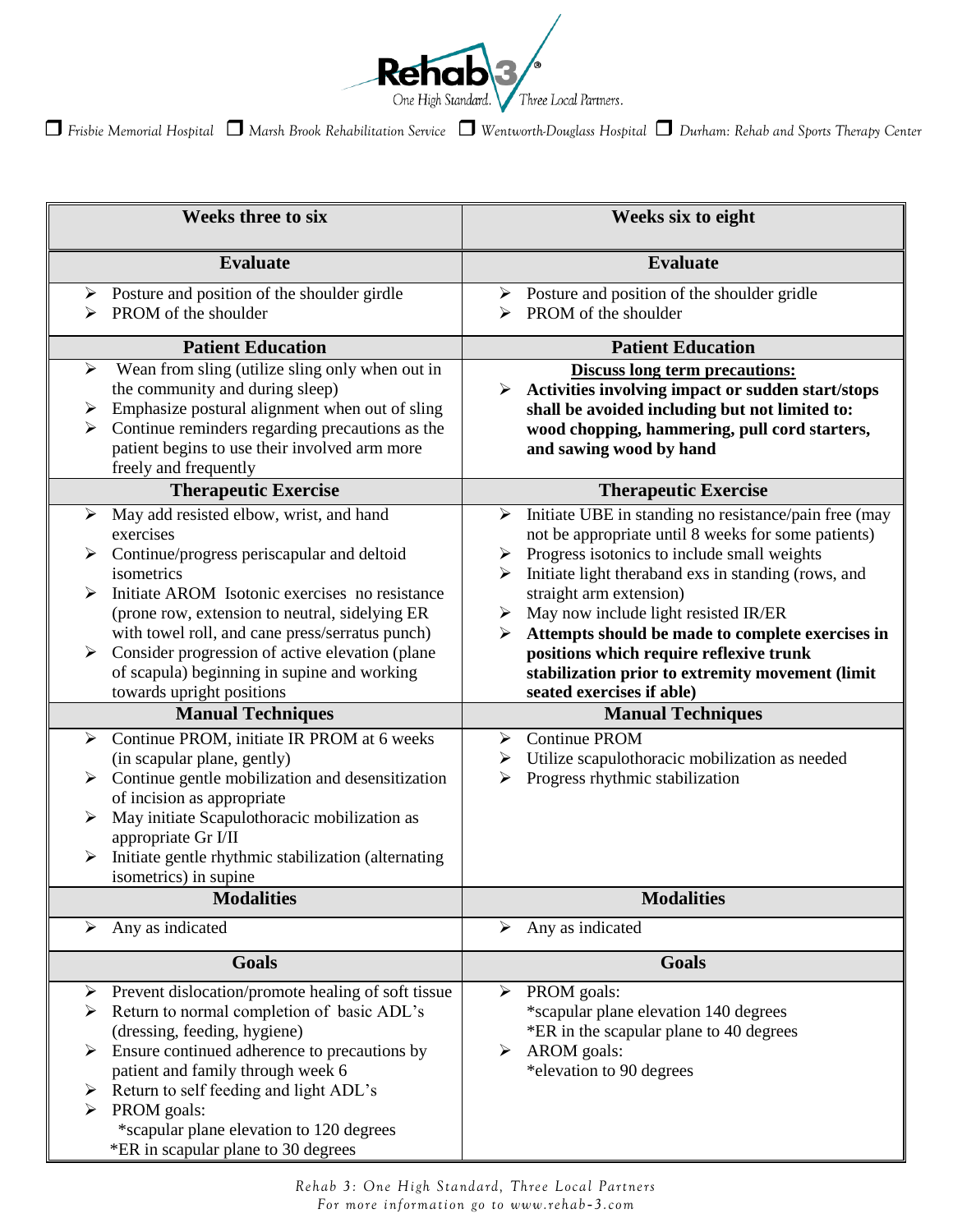

| Weeks eight to twelve                                                                                                                                                                                                                                                                            | <b>Weeks twelve to discharge</b>                                                                                                                                                                                                                                                                                                                                                                                                                                                      |
|--------------------------------------------------------------------------------------------------------------------------------------------------------------------------------------------------------------------------------------------------------------------------------------------------|---------------------------------------------------------------------------------------------------------------------------------------------------------------------------------------------------------------------------------------------------------------------------------------------------------------------------------------------------------------------------------------------------------------------------------------------------------------------------------------|
| <b>Evaluate</b>                                                                                                                                                                                                                                                                                  | <b>Evaluate</b>                                                                                                                                                                                                                                                                                                                                                                                                                                                                       |
| Posture and position of the shoulder girdle<br><b>PROM</b><br>➤<br><b>AROM</b><br>➤<br>Assess functional expectations (RTW/sport)                                                                                                                                                                | <b>PROM</b><br>➤<br><b>AROM</b><br>Strength<br>➤<br>Deficits that may limit return to work or sport goals                                                                                                                                                                                                                                                                                                                                                                             |
| <b>Patient Education</b>                                                                                                                                                                                                                                                                         | <b>Patient Education</b>                                                                                                                                                                                                                                                                                                                                                                                                                                                              |
| Reiterate long term precautions<br>➤<br>May initiate discussion related to potential return<br>➤<br>to sport (see weeks $12$ to $D/C$ )                                                                                                                                                          | Discuss return to sport:<br>Sports with fall potential and impact should be<br>avoided, including but not limited to: downhill<br>skiing, tennis, basketball, soccer, weighlifting,<br>waterskiing, and volleyball<br>Gradual return to walking, jogging, running,<br>stationary cycling, and ballroom dancing is<br>allowed<br>Low impact aerobics, golf, swimming, and table<br>➤<br>tennis shall be decided on an individual basis and<br>require consideration from the physician |
| <b>Therapeutic Exercise</b>                                                                                                                                                                                                                                                                      | <b>Therapeutic Exercise</b>                                                                                                                                                                                                                                                                                                                                                                                                                                                           |
| Progress isotonics as appropriate to include<br>➤<br>shoulder height activity based on patient<br>presentation and tolerance<br>Incorporate low level loading and trunk<br>➤<br>stabilization as able (wall push up)<br>May incorporate rhythmic stabilization in<br>standing at shoulder height | Progress loading activity (table push up or plank at an<br>➤<br>angle)<br>Progress exercises to shoulder height and above<br>Progress to work and sport specific activity<br>Encourage participation in the CFA                                                                                                                                                                                                                                                                       |
| <b>Manual Techniques</b>                                                                                                                                                                                                                                                                         | <b>Manual Techniques</b>                                                                                                                                                                                                                                                                                                                                                                                                                                                              |
| Any manual techniques as indicated<br>➤                                                                                                                                                                                                                                                          | Any manual techniques as indicated<br>➤                                                                                                                                                                                                                                                                                                                                                                                                                                               |
| <b>Modalities</b>                                                                                                                                                                                                                                                                                | <b>Modalities</b>                                                                                                                                                                                                                                                                                                                                                                                                                                                                     |
| Any as indicated<br>➤                                                                                                                                                                                                                                                                            | Any as indicated<br>➤                                                                                                                                                                                                                                                                                                                                                                                                                                                                 |
| <b>Goals</b>                                                                                                                                                                                                                                                                                     | <b>Goals</b>                                                                                                                                                                                                                                                                                                                                                                                                                                                                          |
| PROM goals:<br>⋗<br>*scapular plane elevation 160 degrees<br>*ER in the scapular plane to 60 degrees<br>AROM goals:<br>➤<br>*elevation to 120 degrees<br>*functional ER to 30 degrees                                                                                                            | Return to work or sport<br>➤<br>Independence with HEP<br>Independence with long term precautions<br>➤<br>AROM goals:<br>➤<br>*elevation to 140 degrees<br>*functional ER to 40 degrees                                                                                                                                                                                                                                                                                                |